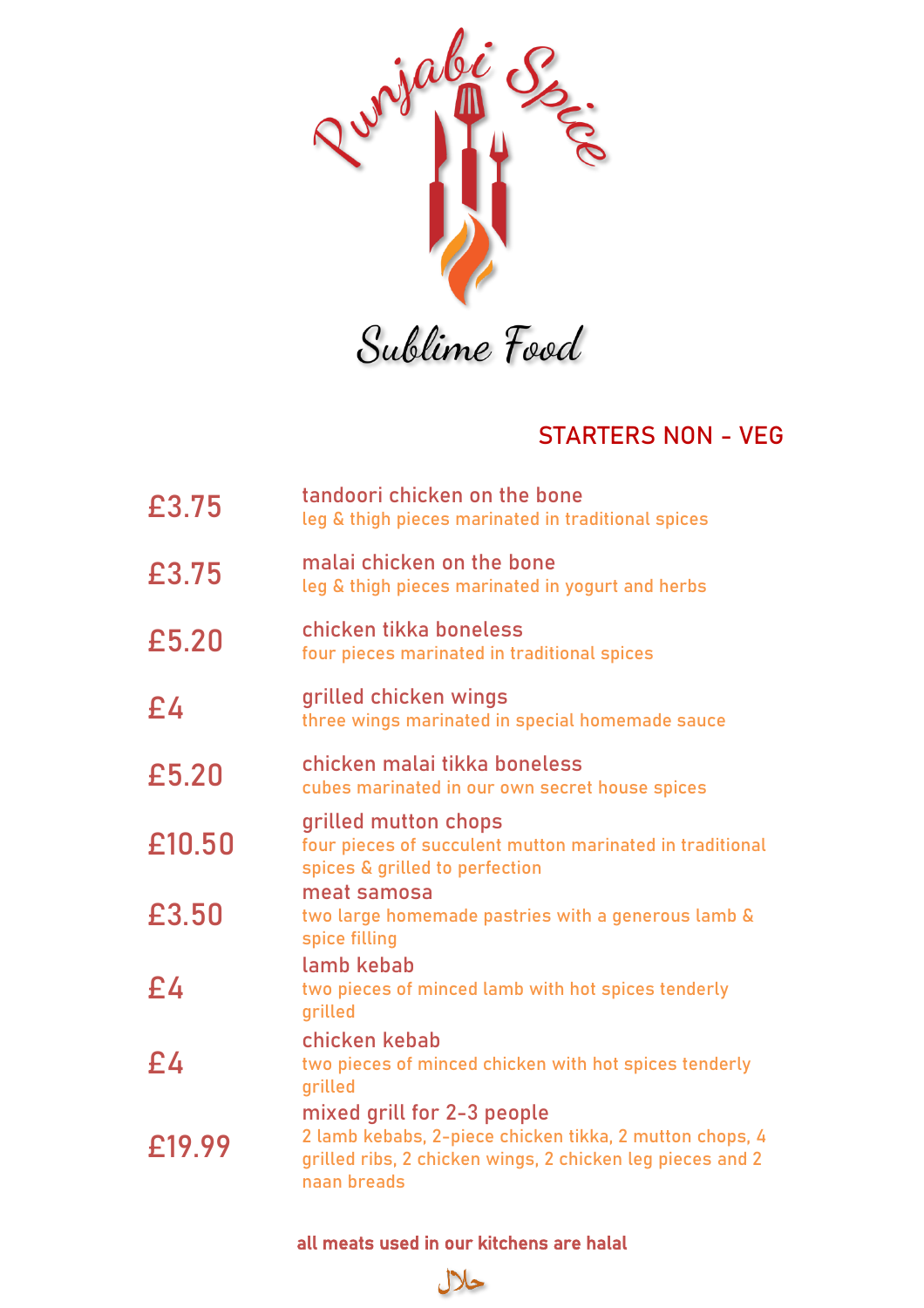

Sublime Food

# STARTERS VEG

| £3.50 | veg samosa<br>two large homemade pastries with a generous mixed<br>veg & potato filling                                                                                                                           |
|-------|-------------------------------------------------------------------------------------------------------------------------------------------------------------------------------------------------------------------|
| £2.50 | veg spring roll<br>three pieces of filo pastry with mixed veg, potato & onion                                                                                                                                     |
| £4.50 | papri chaat<br>greek yogurt mixed with onions & spices topped with<br>traditional crisps                                                                                                                          |
| £4.50 | paneer tikka<br>six pieces of traditional Indian cheese marinated in<br>traditional spices before grilled<br>aloo tikka<br>three pieces of potato mashed with traditional spices<br>into a patty before pan fried |
| £4.50 |                                                                                                                                                                                                                   |

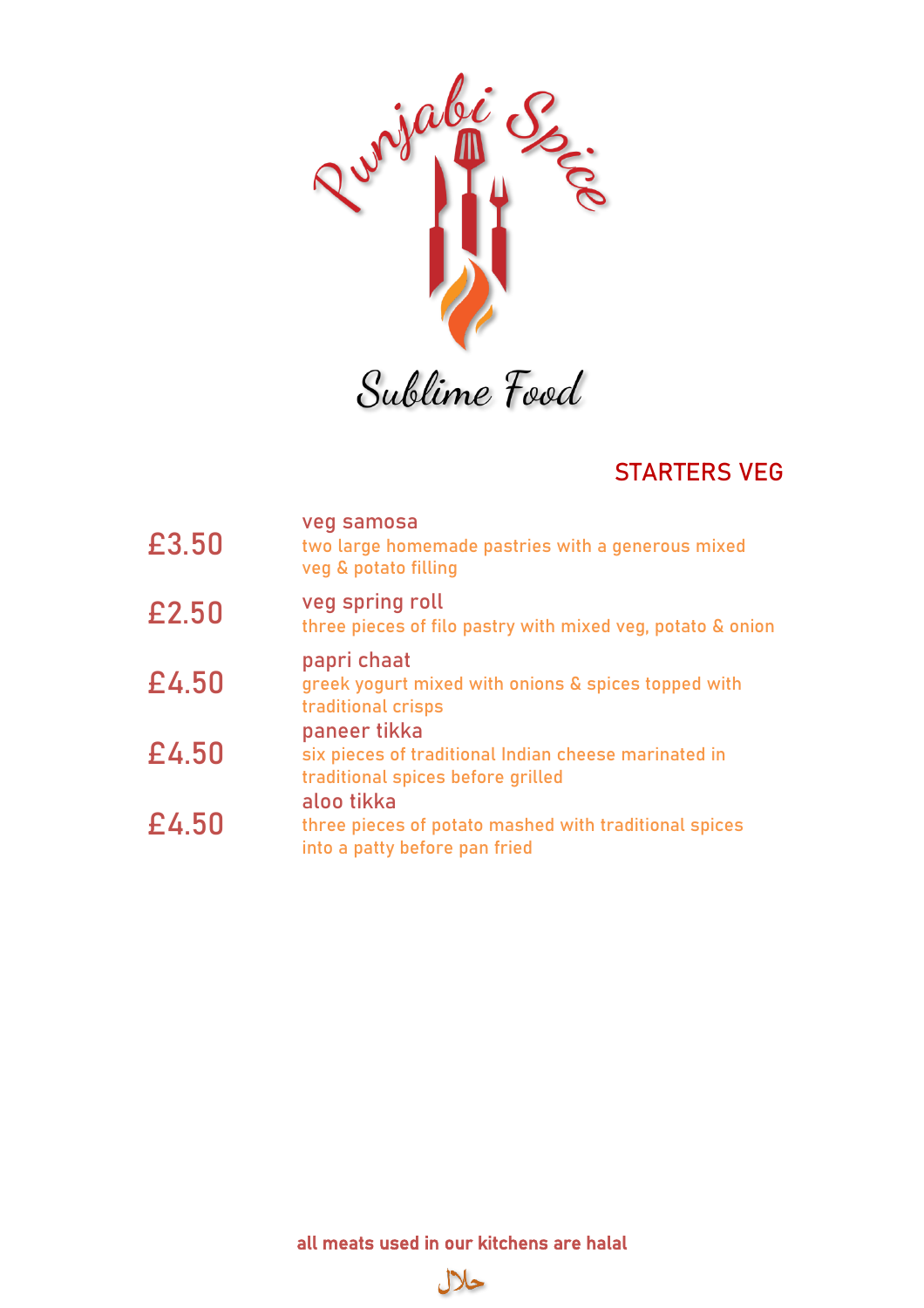

## CURRIES NON-VEG

| £7.50 | lamb karahi<br>mutton on the bone slow cooked in our special sauce<br>made from onion tomato ginger garlic & traditional<br><b>spices</b>     |
|-------|-----------------------------------------------------------------------------------------------------------------------------------------------|
| £7.50 | lamb korma<br>mutton cooked in rich tomato ginger & garlic sauce                                                                              |
| £7.50 | boneless chicken karahi<br>boneless chicken breast cooked in our rich tomato<br>ginger & garlic sauce                                         |
| £7    | chicken karahi<br>on the bone chicken cooked in our rich tomato ginger &<br>garlic sauce                                                      |
| £7    | chicken korma<br>chicken on the bone cooked in our rich tomato ginger &<br>garlic sauce                                                       |
| £7.50 | butter chicken<br>boneless chicken breast slow cooked in creamy buttery<br>sauce made from onion tomato ginger garlic &<br>traditional spices |
| £7    | keema aloo<br>minced lamb cook with baby potatoes in our traditional<br>onion and tomato sauce                                                |

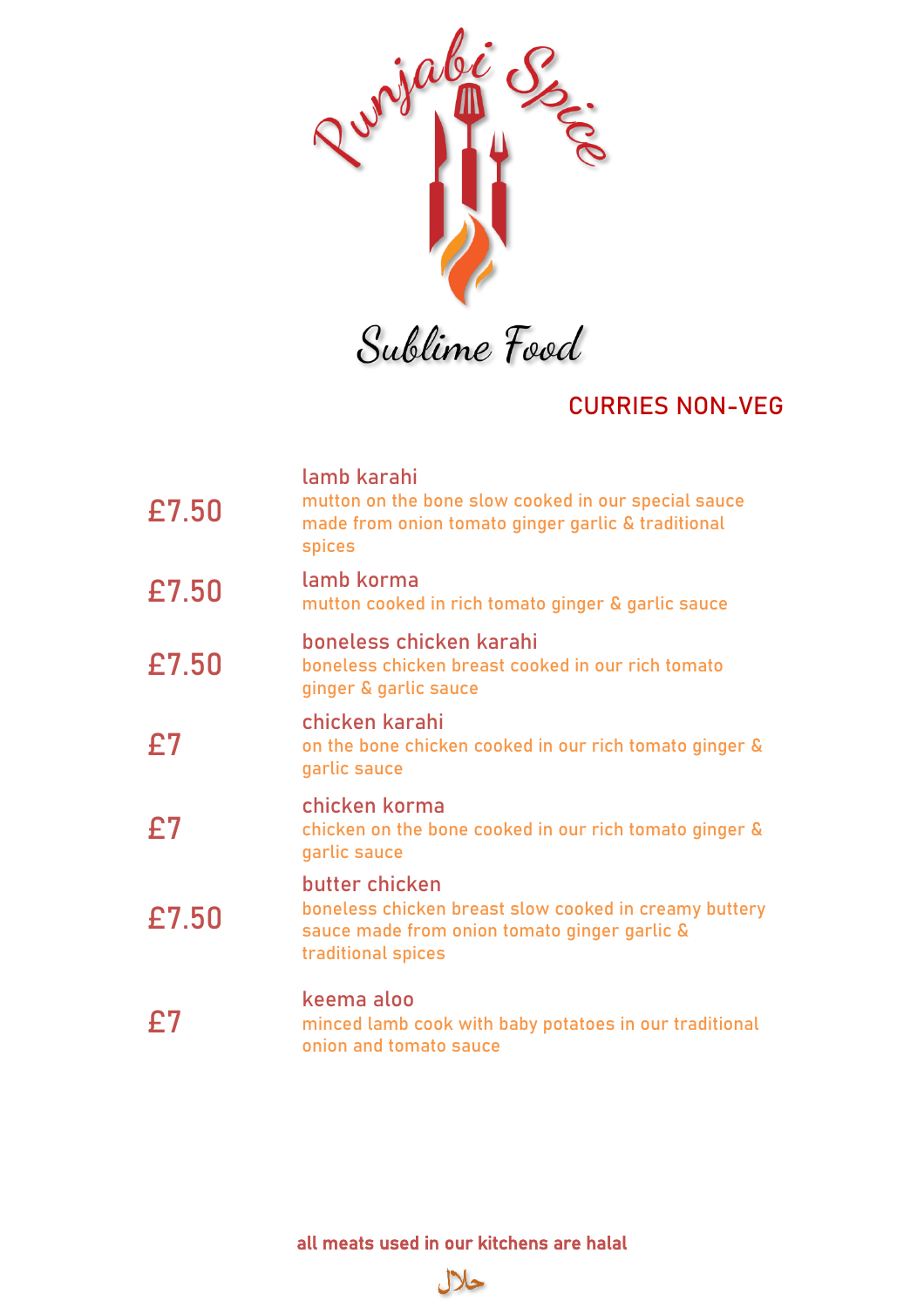

#### CURRIES VEG

| £6.50 | tarka daal<br>lentils softened and slow cooked with fused garlic &<br>mixed spices                                                                    |
|-------|-------------------------------------------------------------------------------------------------------------------------------------------------------|
| £6.50 | mixed veg curry<br>finely diced mixed vegetables including carrots, garden<br>peas & potatoes cooked in our special sauces with<br>traditional spices |
| £6.50 | channa curry<br>chickpeas lightly softened and cooked in our special<br>sauces made from traditional spices tomato & onion                            |
| £6.50 | channa aloo<br>chickpeas with new potatoes lightly softened and<br>cooked in our special sauces made from traditional<br>spices tomato & onion        |
| £6.50 | saag aloo<br>diced potatoes cooked in finely chopped spinach leaves<br>and simmered with traditional spices                                           |
| £6.50 | stir fry paneer<br>traditional Indian cheese stir fried with a blend of chilli<br>flakes and simmered with traditional spices                         |

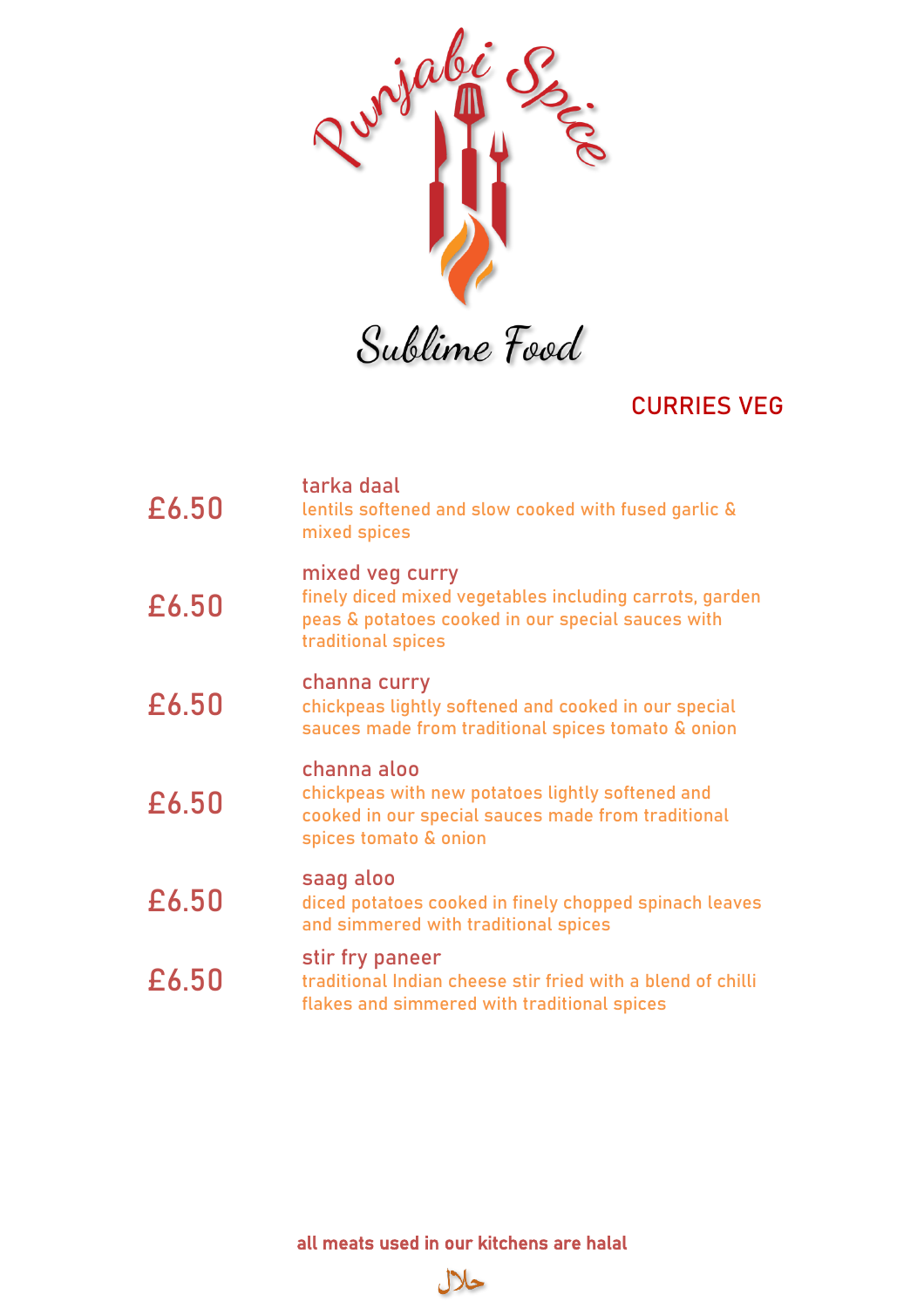

#### RICES

| E4 | plain pilau<br>basmati rice cooked on low heat with our traditional<br>spice                             |
|----|----------------------------------------------------------------------------------------------------------|
| £4 | white rice<br>basmati rice slow cooked with a touch of oil and a hint<br>of herbs                        |
| £9 | lamb biriyani<br>steamed rice cooked with lamb in our special biryani<br>spice mix                       |
| £9 | chicken biryani<br>steamed rice cooked with tender pieces of chicken in<br>our special biryani spice mix |
| £6 | vegetable biryani<br>steamed rice cooked with finely chopped mixed<br>vegetables                         |

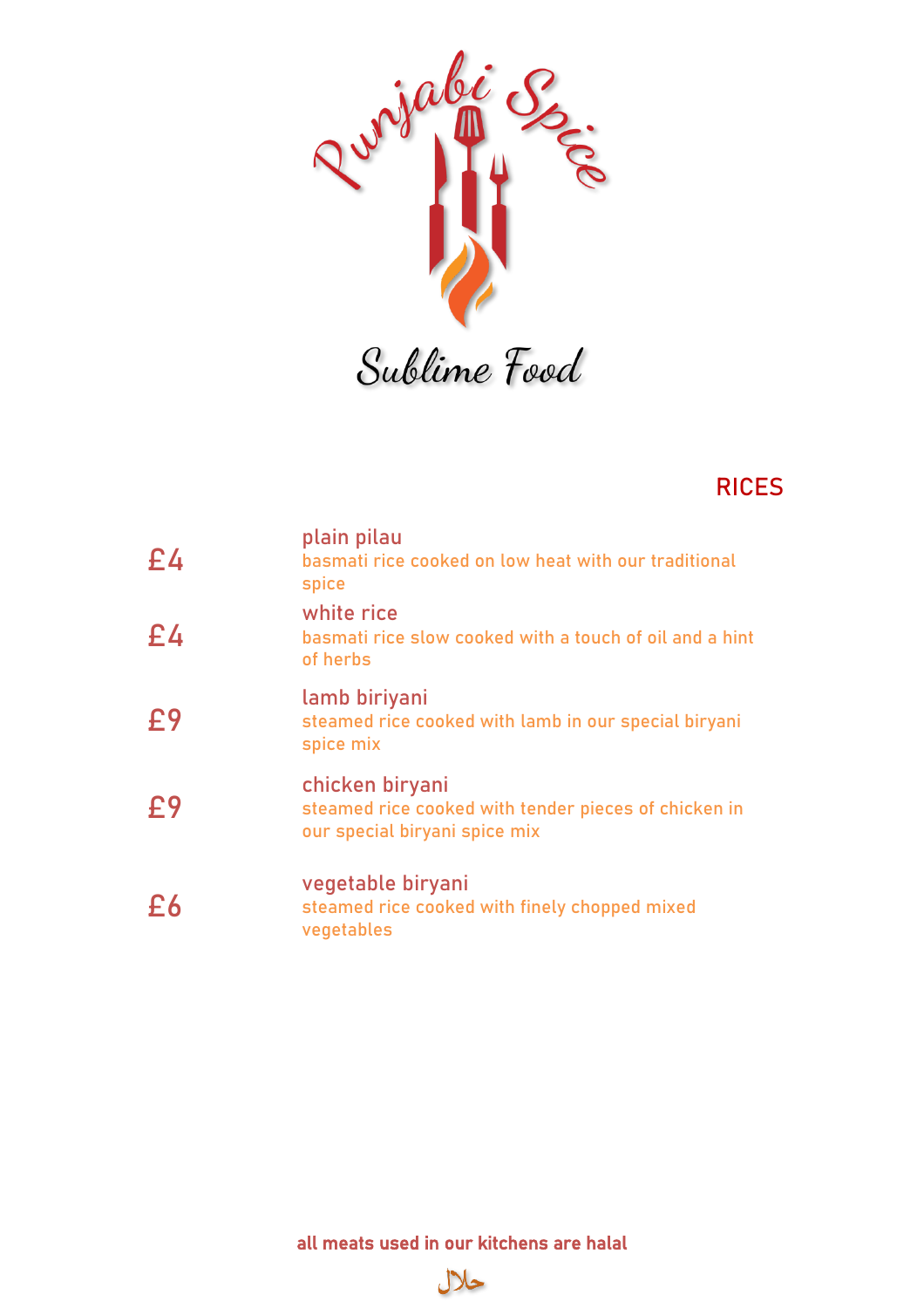

## **DESSERTS**

| £3,50 | gajer ka halwa<br>shredded carrots sweetened in traditional butter & slow<br>cooked into a traditional dessert                       |
|-------|--------------------------------------------------------------------------------------------------------------------------------------|
| £4.99 | cold packed 250g gajer ka halwa tray<br>shredded carrots sweetened in traditional butter & slow<br>cooked into a traditional dessert |
| £2.50 | phirni<br>traditional pudding made from semolina & whole milk<br>with a thick & creamy texture                                       |
| £2.50 | zarda<br>steamed rice cooked with sugar & mixed meva                                                                                 |

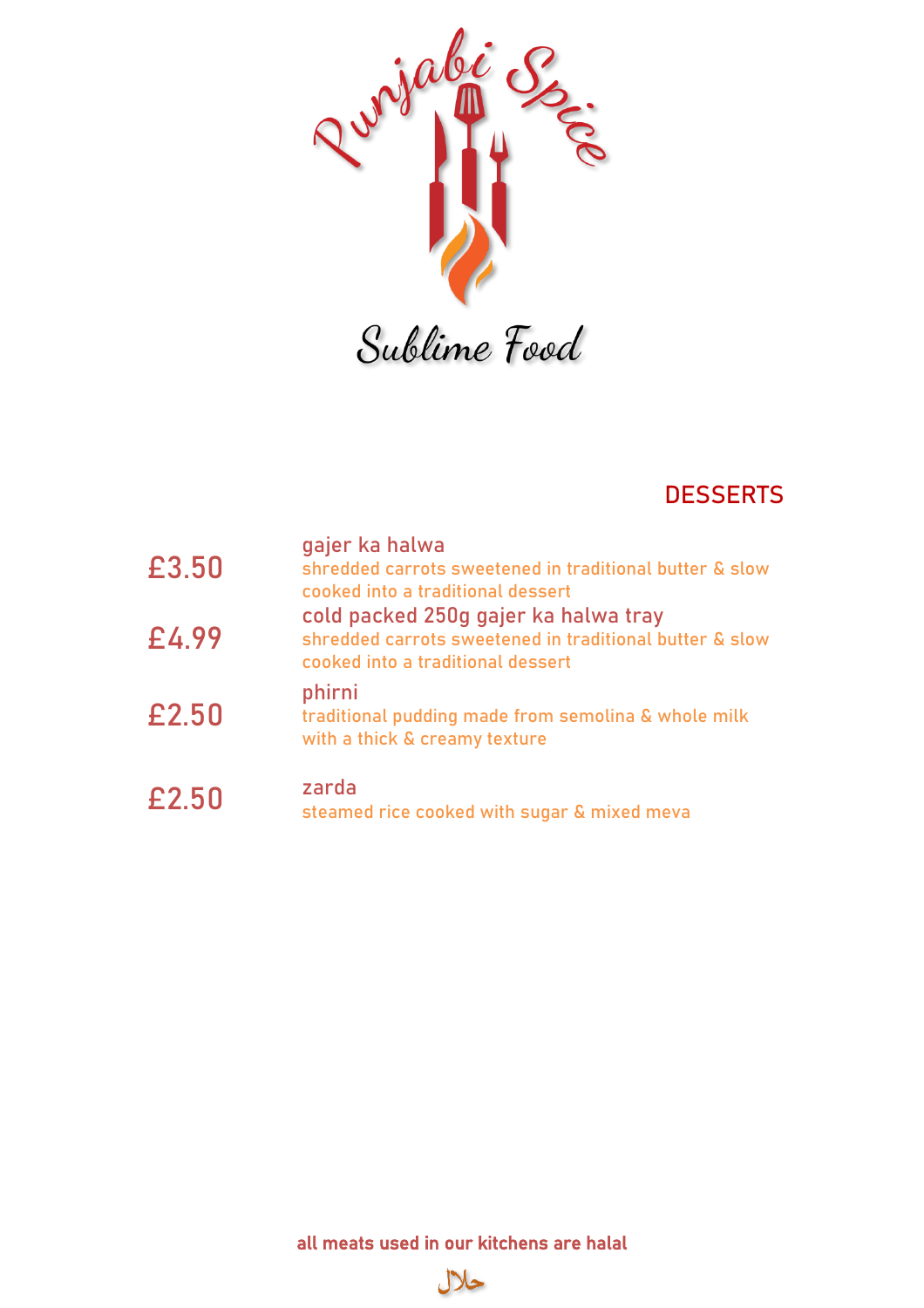

#### BREADS

| E1     | naan<br>traditional oven baked                                                                                                                                    |
|--------|-------------------------------------------------------------------------------------------------------------------------------------------------------------------|
| £1     | roti<br>thin bread cooked evenly on a tawa                                                                                                                        |
|        | <b>MEAL DEALS</b>                                                                                                                                                 |
| £12.99 | biriyani meal deal for 1<br>choose one starter (not including chops or mix grill), any<br>biriyani, and a drink                                                   |
| £21.99 | biriyani meal deal for 2<br>choose any two starters (not including chops or mix<br>grill), any two biriyanis, and two drinks                                      |
| £11.99 | curry meal deal for 1<br>choose one starter (not including chops or mix grill), any<br>curry with plain rice or naan and a drink                                  |
| £22.99 | curry meal deal for 2<br>choose any two starters (not including chops or mix<br>grill), any two curries with two portions of plain rice or<br>naan and two drinks |